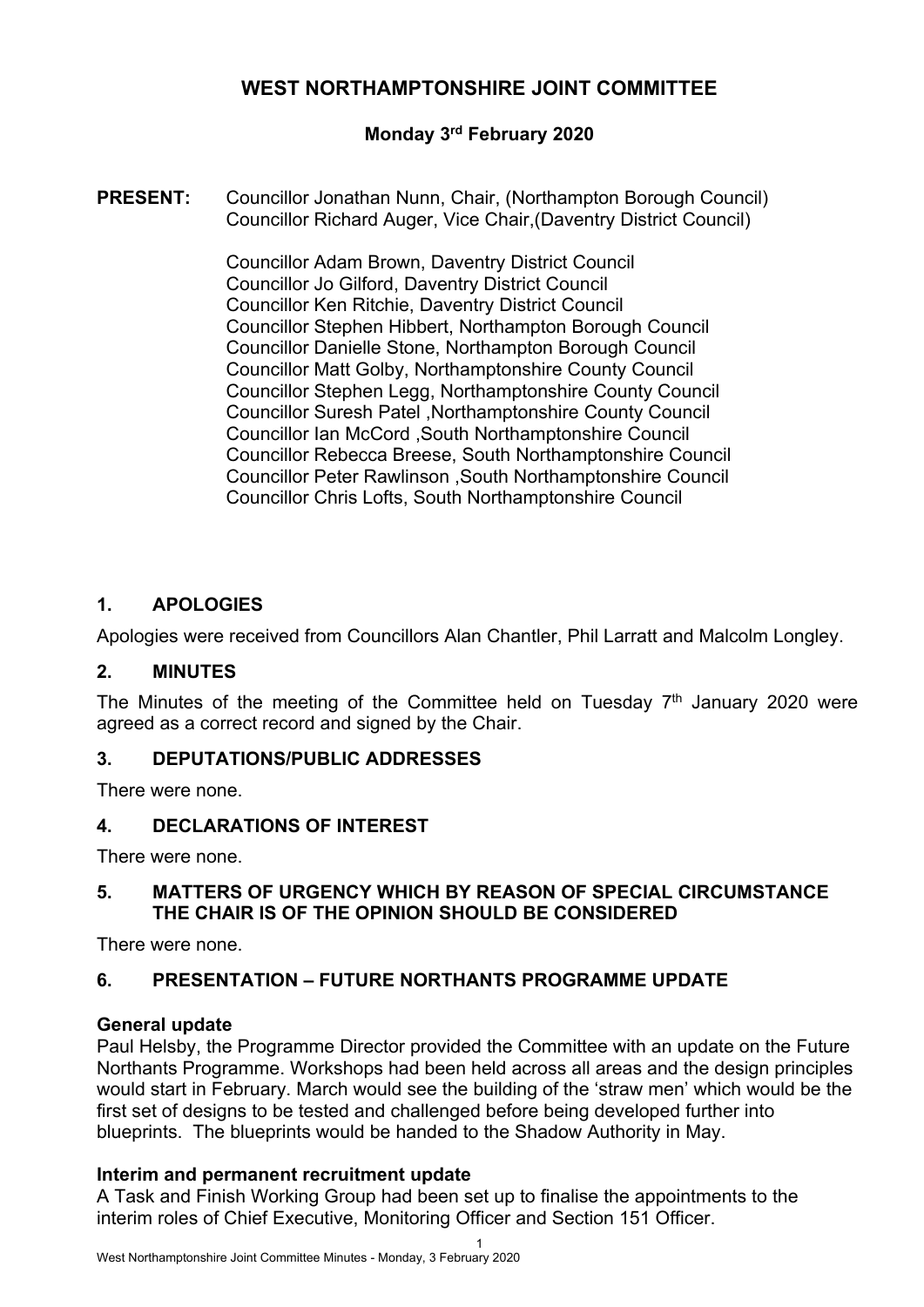Permanent recruitment to the above posts, along with a Director of Social Care and Director of Adult Social Services was being considered and would involve benchmarking and the engagement of an external recruitment consultant.

#### **Working with Trade Unions Agreement**

Discussions with Trade Unions were on-going.

#### **Communications and Engagement Update**

Information had been provided via debriefings and newsletters for staff in each authority. The 'Engine Room' had been set up which provided a visual representation of the programme. Over 250 people attended a recent Change Champions event. A County wide branding audit would be taking place.

In response to a question from Councillor Adam Brown regarding the upcoming elections, the Chief Executive of Northamptonshire County Council advised that it was likely that the votes would be verified locally and perhaps counted centrally, although this was yet to be finalised. Due to the Bank Holiday, it was likely that the Unitary count would take place on the Sunday, with the count for the PCC taking place later.

Councillor Ken Ritchie expressed concerns regarding the financial baseline figures. Residents would want to know how their services were going to change.

The Chief Executive of Northamptonshire County Council noted that the 'strawman' phase was only a proposal, and it was for the Shadow Authority to make the decisions. It would be misleading for proposals to be put in the public domain, as the situation could change. The Shadow Authority could adopt the proposals, consult on them or start over.

In response to a question from Councillor Danielle Stone, the Chief Executive of Northamptonshire County Council advised that the NCC budget for next year had resorted back to the base line figures so that any pressures were accounted for, along with an increase of £11 million for Social Services.

## **7. FUTURE NORTHANTS FINANCE UPDATE**

The Section 151 Officer for Daventry District Council submitted a report providing an update on the financial position for the Future Northants Programme.

Councillor Matt Golby noted the hard work that had gone into getting the budget to the current position.

In response to questions, the Programme Director advised that the costs of delivering projects were built into the budget, allowing for greater transparency.

Councillor Ken Ritchie considered that greater explanation of the budget lines would be useful. The Chief Executive of Northamptonshire County Council advised that further detail was available in the monthly revenue monitoring report, and queries could be raised directly.

#### **RESOLVED:**

That the forecast outturn position for the Future Northants Programme be noted.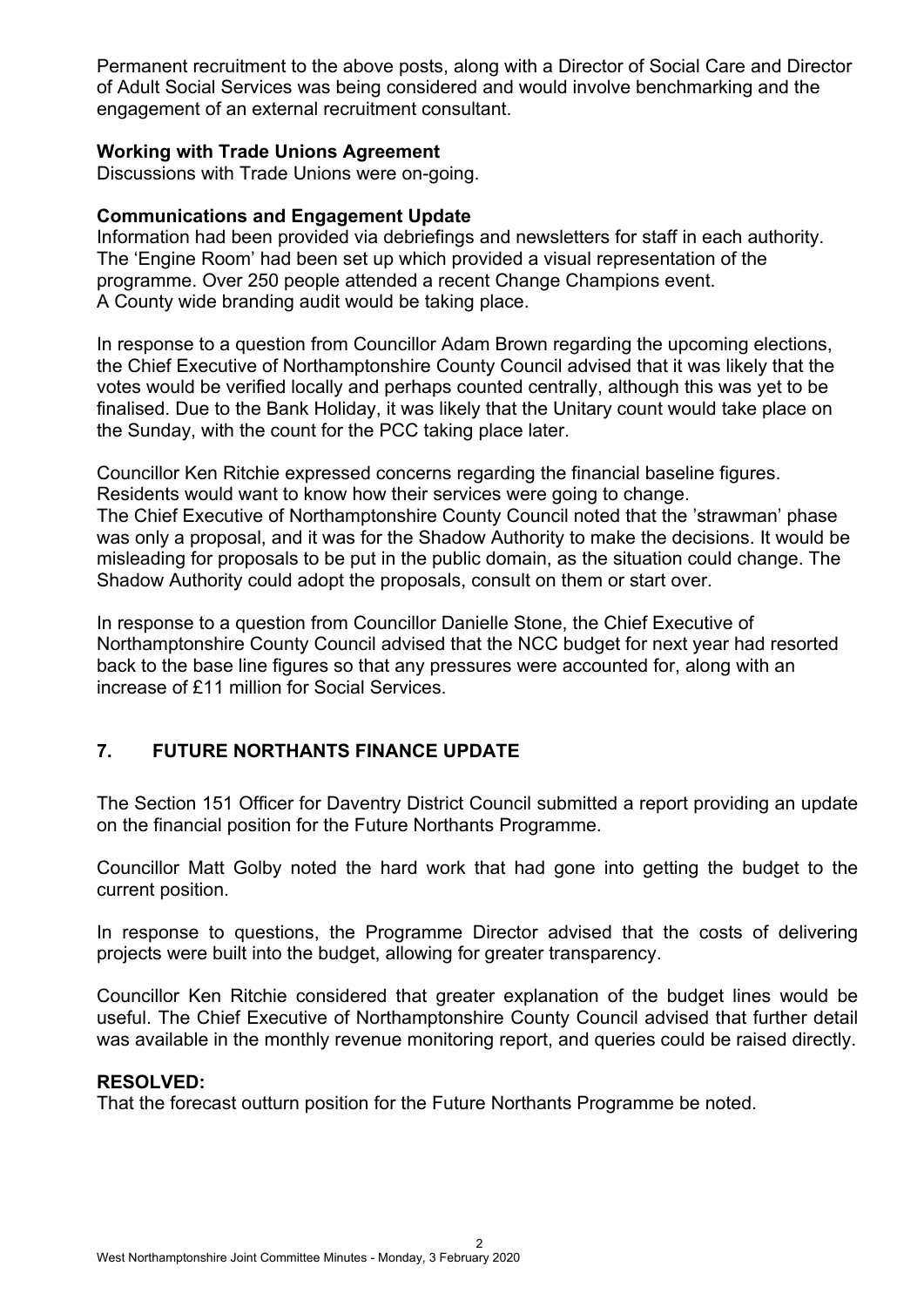### **8. FUTURE NORTHANTS ENGAGEMENT STRATEGIES (INTERNAL AND EXTERNAL)**

Louise Spolton, the Head of Communications at Northamptonshire County Council outlined the internal and external engagement strategies for the Future Northants Programme. Additional resources had been secured to assist with the work.

In response to questions, the Head of Communications advised that non-political advertising campaigns would take place in the run up to the elections to inform the public about the Unitary authority and what they were voting for. Discussion followed regarding some of the harder to reach groups, and how the information could be disseminated. Councillor Chris Lofts noted that many elderly people did not make use of websites, and suggested that a leaflet be included in the Council Tax bills.

The Head of Communications added that use would be made of residents' magazines and voluntary sector groups. Colleagues in authorities that had undergone the transition to unitary status in the past had been helpful in sharing their experiences of what worked best.

Councillor Ken Ritchie considered it important that feedback from the public was taken seriously. The communication needed to be very proactive as this situation was unique.

In response to a question from Councillor Danielle Stone, the Head of Communications advised that each Communications team in the eight Local Authorities would be aware of their harder to reach groups.

#### **RESOLVED:**

1. That the internal engagement strategy and external engagement strategy of the Future Northants Programme be noted.

2. That consideration be given to including information on the Unitary elections in with the Council Tax bills.

## **9. STRUCTURAL CHANGE ORDER VERBAL UPDATE**

The Chief Executive of Northamptonshire County Council advised that a meeting had been held last month with Senior Civil Servants. The Statutory Change Order had been laid but not yet made. It had been mooted that the SCO would be heard in the House of Lords on Tuesday, although this had not been officially notified. The intention was for the Order to be made before Parliament broke up for the February recess.

The SCO needed to be made before the end of March for the elections to go ahead as planned.

A number of further Orders would be needed over the year.

A note would be provided when here was an update.

Councillor Ian McCord considered that any ancient rights of the authorities should be sought out so that they were not lost forever.

#### **RESOLVED:**

That the verbal update be noted.